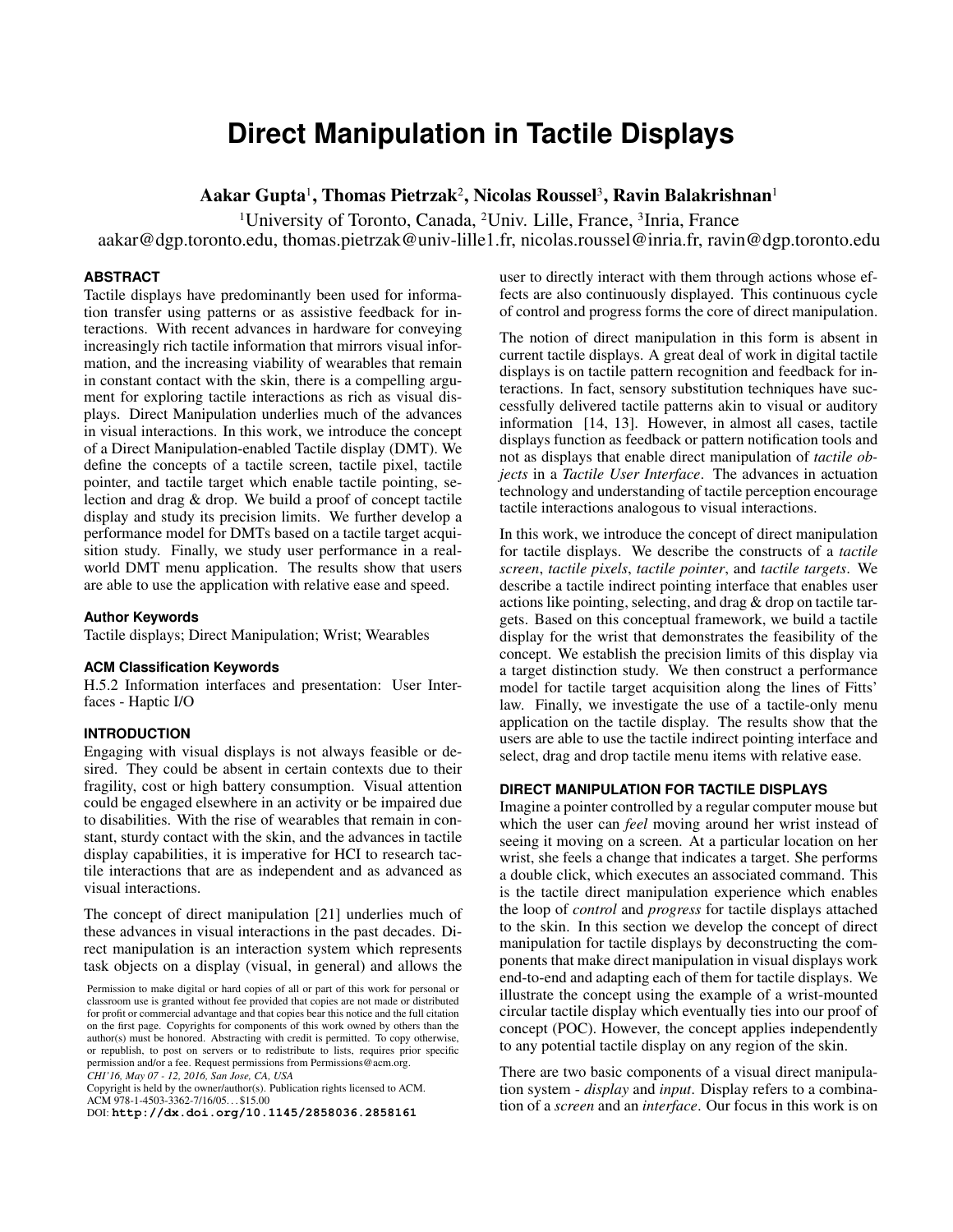*Direct Manipulation-enabled Tactile displays* (DMTs) for the body's tactile sense. Analogous to a visual screen, we define a *tactile screen* as a cluster of *tactile pixels* that enable tactile perception of system responses. A tactile screen consists of tactile objects that are combinations of tactile pixels.

An interface combines these pixels into objects that users can individually perceive. It then defines user actions to interact with these objects. Before we get to the tactile interface, we need to understand tactile perception first. With visual displays, the user is always aware of the overall state of the screen via a simple glance at the screen. This is fundamentally different from tactile perception. If multiple tactile objects in close proximity on skin get simultaneously stimulated to make the user aware of the tactile screen's overall state, user feels a single composite sensation and is not able to discern individual tactile objects accurately [\[22\]](#page-10-3). The tactile sense requires active exploration to identify objects and their forms [\[9\]](#page-10-4). Consequently, users need a way to explore or track objects on the tactile screen without performing actions on them.

This leads us to Indirect Pointing Interfaces where the input space is different from the display space. A tracking state where the system is aware of the tracking by the user and responds accordingly is an inherent property of indirect pointing interfaces as described in Buxton's 3-state model [\[3\]](#page-10-5). In direct touch interfaces there is typically no tracking state (unless an additional modality like pressure is used) and interaction with the screen results in an action on the objects. In indirect pointing, the virtual pointer tracks objects without performing actions on them. The pointer is perfect as the virtual tool using which a user can explore the tactile interface. Thus, we choose indirect pointing interfaces as the interface paradigm for DMTs. A tactile indirect pointing interface will analogously have a *tactile pointer* that allows tracking of the tactile screen, and *tactile targets* that are tactile objects that the user can act upon. The user actions will analogously be tactile pointing, selection & execution, and drag & drop.

We formalize the DMT by defining the tactile screen and tactile indirect pointing interface and their respective components. For the *input*, we illustrate the concepts using a touchpad which we use in our POC as well. However, any indirect pointing device can potentially be used for DMTs.

## **The Tactile Screen**

Analogous to a visual screen, the tactile screen has three defining attributes - *shape* (or geometry), *size*, and *resolution*. The tactile screen is composed of a cluster of individual pixels, termed *tactile pixels*, each of which have three defining attributes - *coordinates*, *stimulus pattern range*, and *stimulus strength range*.

For a tactile device worn or affixed on the skin, the tactile *shape* and *size* of the screen are defined by the region on the skin within which the device can convey tactile sensations. In contrast to visual screens, this could depend both on the device hardware, as well as the anatomy of the body part being instrumented. For example, for a stretchable wrist band consisting of tactile actuators, the exact shape depends

on wrist anatomy, and size depends on circumference around the wrist. However, for a tactile device to be used across multiple users with the same interface, these should have fixed values. An abstraction is required which fixes the effective shape and size for a particular device. For our POC, we fix it to a circular screen comprising of 360 degrees. The absolute measure of each degree would be different for every wrist, but the abstraction allows a developer to make apps which can work within a certain range of wrist sizes.

Before we come to tactile resolution, we define a tactile pixel. A *tactile pixel* is the smallest tactile sensation that the device can distinctly modify on the tactile screen. This distinction might or might not be perceivable by the user, depending on the pixel size (as is the case with visual displays). The modifiable attributes are stimulus pattern & stimulus strength. *Tactile resolution* is the total number of tactile pixels on the screen. In our POC, we use phantom sensations such that four actuators around the wrist enable 360 tactile pixels, one for each degree, making its resolution 360x1. It is a onedimensional (1D) tactile screen where the pixels are spread on the wrist circumference. Theoretically, in a very simple tactile display, an individual actuator could be the tactile pixel.

Every tactile pixel has a location *coordinate* depending on where it is on the screen. For the POC wristband, coordinates span from 0° to 360°. The *stimulus pattern* and *strength* attributes are analogous to the visual pixel color and brightness. Both of them should be similarly distinguishable for certain discrimination thresholds within the stimulus's range. This would depend on the tactile actuation. For vibrotactile actuators, frequency and amplitude have been shown to have discrimination thresholds within a certain range and therefore the POC uses them for pattern and strength respectively.

# **The Tactile Indirect Pointing Interface**

The indirect pointing interface consists of a tactile pointer and tactile targets. Interaction with tactile targets happens via tactile pointing, selection, execution, and drag & drop.

## *Tactile Pointer*

The tactile pointer enables the user to navigate the tactile screen. To avoid conflicting sensations, the device's tactile sensation is stimulated only at the location coordinate of the pointer. We refer to this as the tactile response of the DMT. Initially, the pointer is at a certain coordinate on the screen. As the user controls the pointer using an input device, the pointer starts moving from its current location to the neighboring pixels until the user stops. The user feels this pointer movement as a tactile sensation going from one skin location to another depending on the speed of user's control movement. In the ideal case, the user feels a precise point-like sensation going smoothly from one location on skin to another.

The specific tactile sensation felt by the user at the pointer location depends on the tactile object that is at the current pointer location. Tactile pointer is only the virtual tool for navigating the screen and does not have a tactile response of its own. There are only two types of tactile objects: voids and targets. Targets are objects that the user can act upon. In places where there is no target, there is a void.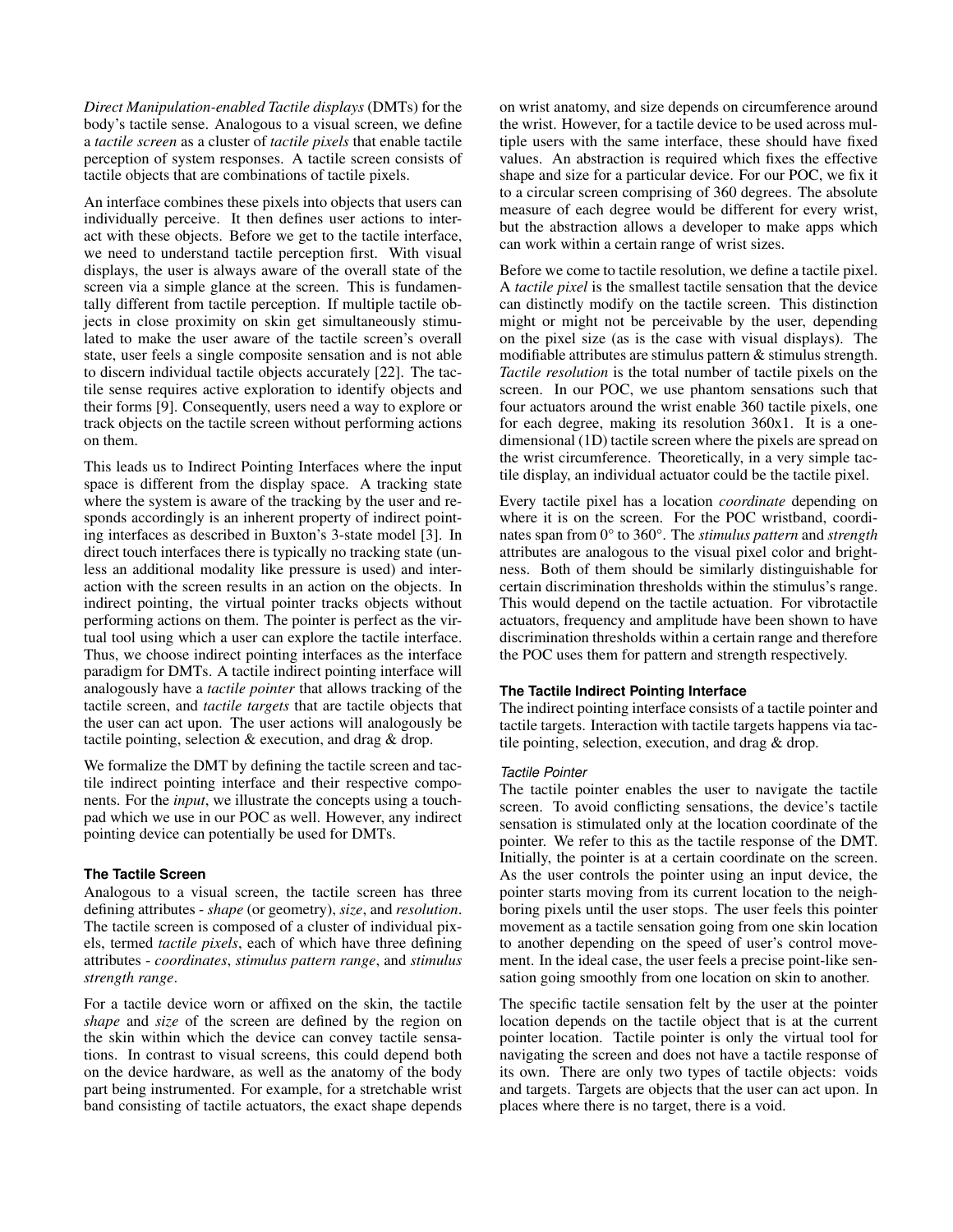#### *Tactile Targets & Voids*

The tactile interface relies on users differentiating between i) a void from a target, and ii) a target from another target. While voids are all same, targets can be different from each other. Tactile response of a void when the pointer is at its location should be perceived differently from that of a target. To achieve this, we dig into the attributes of a tactile object.

A tactile object is a combination of multiple pixels with the following properties - *size*, *location*, and *pixel attributes* of all pixels in the object. Size and location are derived attributes from the pixel attributes of all pixels since each of them have a coordinate. In a 2D tactile screen, the objects do not necessarily have to be rectangular, which means that aside from size and location, shape would also be a derived attribute. To keep things simple, that case is not addressed. Since voids and targets are next to each other, they need to be distinguished based on perceivable properties of the pixel like pattern or strength. Voids are assigned a low strength or pattern stimulus distinguishable from higher values reserved for targets. For the POC, we use a fixed lower frequency for every pixel on the void to signify when the pointer is over it, and higher frequency for the targets.

The frequency and amplitude discrimination is relative. Since targets are explored one by one, the variety of different targets needs to be limited on the tactile screen or else the user will lose track of the relative distinction. For the POC, we use the simplest case where only the *location* property is used to distinguish between multiple targets. All targets have the same amplitude and frequency over all of their pixels. Figure [1](#page-2-0) illustrates the void and target discrimination. In figure [1\(](#page-2-0)a), the pointer is over a void where the user can feel the void's low frequency tactile response. The user then moves the pointer on the screen, all the while feeling the void tactile response following the pointer movement. In figure [1\(](#page-2-0)b) when the pointer reaches a target, the user feels the target's high frequency tactile response. Going further, the user will encounter a void and then a second target, which the user can discriminate using localization.

<span id="page-2-0"></span>

Figure 1: A 1D circular 360x1 tactile display around the wrist. On left, tactile pointer is over a void whose tactile response frequency is represented in green. On right, user navigates the pointer to a target, where the tactile response frequency is different (orange).

However, the exploratory movement of the pointer on the screen adds another dimension to target discrimination besides its location. Unlike localization, where the user needs to localize a random tactile sensation, here the user starts moving from a certain location on the screen to eventually reach the desired target location and therefore has an additional temporal sense of how far the pointer has traveled. Further, users can device mechanisms such as maintaining a count of their favorite targets from a fixed location and simply count the targets to reach the desired one. In fact, users can use location, time, and counting in conjunction to guide their movements. We term this exploratory usage of finding targets that are differentiated only by location on a DMT as *exploratory localization*.

#### **Tactile Indirect Pointing Interface Actions**

Before describing user actions on tactile objects using tactile pointer, we describe the input used for illustration: a multitouch screen used as a touchpad with no visuals. A finger down (FD) and move (FM) is equivalent to the mouse hover motion. The second finger tap while first is down and then lift up of both fingers (SFT) is the mouse left click. The second finger moving (SFM) while the first finger is down and static is mouse move with left button down. A second finger double tap (SFDT) while the first finger is down and then lift up of both fingers is mouse double click. We could have used any input device, including the mouse, but this helps maintain consistency with our POC.

Each action description is supported by a state transition diagram. Every state is a unique state of the tactile pointer: over void (OV), over target (OT), over selected target (ST), dragging over void (DV), dragging over target (DT). The color of state bubbles in the figures refer to the mode: Idle (Blue), Tracking (Light Green), Dragging (Yellow). Every state has a unique tactile response, which is shown by a green  $R<sub>x</sub>$  label. The input action causing the transition is shown by a black label. When an action results in a command (Select, Execute etc.), the command is shown with a red label. Every command can either be a success or failure. This is conveyed to the user via short instant pulses of tactile responses at pointer location. These are different from state tactile responses and are termed as *ephemeral tactile responses*. Each command's success and failure has a unique ephemeral response. The ephemeral responses are played during a short pause after the tactile response of the current state stops and the next state starts.



Figure 2: State Transitions for Pointing

*Pointing*

When no finger is on the screen, the pointer is idle (I - idle), and the tactile response is  $R_0$  which should be zero in normal instances. When the user puts the finger down, she feels the tactile response  $R_v$  of void (OV) or  $R_t$  of target (OT) depending on what's under the current pointer location. As the finger moves (FM), the pointer moves correspondingly over voids and targets and the user feels  $R_v/R_t$  depending on the state. The size of a target can be small or large and the pointer can keep moving over the same target for some time if the pointer is moving slowly. In our POC, we enable the distinction between  $R_v$  and  $R_t$  using frequency, but other attributes can also be used. On finger up (FU), the pointer is Idle again, but still maintains its last position.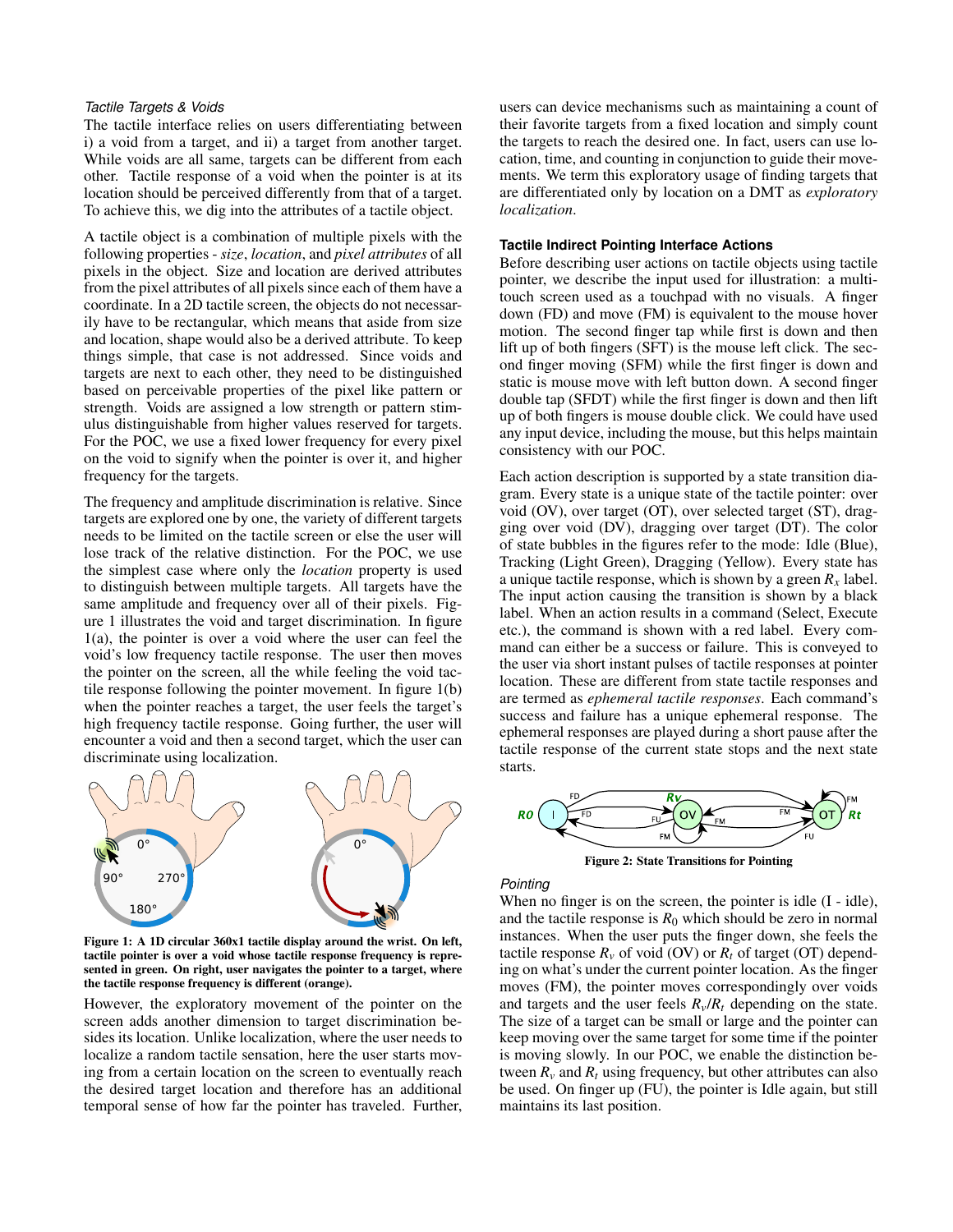

Figure 3: State Transitions for Target Execution & Selection

## *Target Execution and Selection*

When over a target (OT), the user executes it by doing a double tap with the second finger and lifting up both fingers (SFDT). An alternate way to execute a target under the pointer while in idle state without going to the intermediate OT state is to do a double finger double tap (DFDT). Execution is a command action which results in the ephemeral response  $R_e$ .  $R_e$  has two possible values, one each for success and failure. The tactile response after execution is Idle because no fingers are on screen. The ensuing responses will depend on what happens after target execution. For instance, a target can be an icon to an application that takes over the entire screen or it could simply be a button that performs a task (like volume up) but the screen remains the same.

Similarly, after a finger down (FD), a second finger tap and lift off of both fingers (SFT) when pointer is in OT selects the target (ST). Doing the same action in ST, deselects the target. The alternate way while in idle state is a double finger single tap (DFST) (not depicted in figure). The select/deselect command results in the ephemeral response *R<sup>s</sup>* . Again, *R<sup>s</sup>* has two possible success and failure values. It is not necessary to keep  $R_s$  different from  $R_e$  since the user knows the action she performed and perceives success or failure for that action. Tactile response in ST is  $R_0$  because the fingers are up immediately after selection.



Figure 4: State Transitions for Dragging

*Target Manipulation: Dragging*

When a target is selected (ST), the user drags the target by moving the second finger (SFM). The pointer can drag the target over void (DV) with response  $R_{dv}$ , or over another target (DT) with response *Rdt*. Dragging is a different mode of pointer movement than tracking, and therefore the responses in DV and DT are  $R_{dv}$  and  $R_{dt}$  which can be different from  $R_v$  and  $R_t$ , but don't necessarily have to. The user eventually drops the target by lifting both fingers up (FU) at the desired location.The drop command results in the ephemeral response *R<sup>d</sup>* which again has success and failure values.

We see that the tactile response of the display depends on three variables: whether pointer is over a void or target  $(R_v,$ *Rt*), whether the pointer is in tracking mode or dragging mode  $(R_{dv}, R_{dt})$ , and whether a command was invoked  $(R_e, R_s)$ . The first two are continuous responses as long as the pointer is in that state, while the third is a short-term response signal. While our focus is on the tactile responses of each state and action, the state transitions with inputs help us understand the

end-to-end interaction. These transitions can change depending on the input mechanism used. A complete state machine of a DMT can be constructed by combining the three figures. We now have the basic building blocks of an indirect pointing interface which can be used to create higher level widgets such as lists, menus, sliders, etc.

#### **Control & Progress in Tactile Displays**

As described, while the adaptation of direct manipulation for the tactile context requires delving into the specific tactile affordances, the theoretical construct of DM remains the same. Looking at direct manipulation through a tactile lens, *Control* & *Progress* are two salient properties that distinguish DMTs from other existing works in tactile space. *Control* refers to the user being in control of the objects on the tactile display which governs the tactile responses that the user feels. *Progress* refers to the ability of the tactile display to update continuously in real time, in line with the user's actions, informing about her progress. In effect, the user engages in a cycle of control and progress so that later input actions depend on earlier output responses and vice versa. User controls the pointer whose progress is continuously being conveyed tactically to the user, which, in turn, guides the user's further navigation of the pointer.

# **DMT IN CURRENT TACTILE SPACE**

Technically, *Tactile* refers to sensory stimulations that affect the sense of touch and *haptic* refers to both *tactile* & *kinesthetic* stimulation. Our work is focused on tactile sense. To contextualize our work better, we classify tactile interactions into four groups-pattern notifications, assistive feedback, dynamic guidance, and exploratory tactile displays. For brevity, we mention 1-2 recent works that are indicative of the group.

*Pattern notifications* are when different spatial and/or temporal tactile patterns are used to convey different information to users. Typically, this involves either short-term alerts [\[18\]](#page-10-6), or long-term information like progress bars [\[1\]](#page-10-7) or direction [\[11\]](#page-10-8).

*Assistive feedback* is when the user is aided in an interaction by tactile feedback, such as eyes-free gestures [\[12\]](#page-10-9), braillereading [\[17\]](#page-10-10) or color identification [\[4\]](#page-10-11).

*Dynamic guidance* is when guidance information is tactically conveyed to the user. Such systems dynamically change the tactile response based on the user's movements to guide them better for purposes like motor learning [\[20\]](#page-10-12). The user, here, is not interacting with the computer, only getting guided.

*Exploratory tactile displays* require the user to explore them to convey tactile information; a braille book, for instance. Such displays mostly work when users use their fingers [\[23\]](#page-10-13) to explore on the display.

None of the above involve the user controlling and performing actions on the tactile display while the display continuously informs on the progress of user actions in real time. In a very simplified sense, however, DMTs can be thought of as exploratory tactile displays that can be instrumented on body-parts other than the finger, and that separate the bodypart doing the exploration from the body-part that feels the tactile response.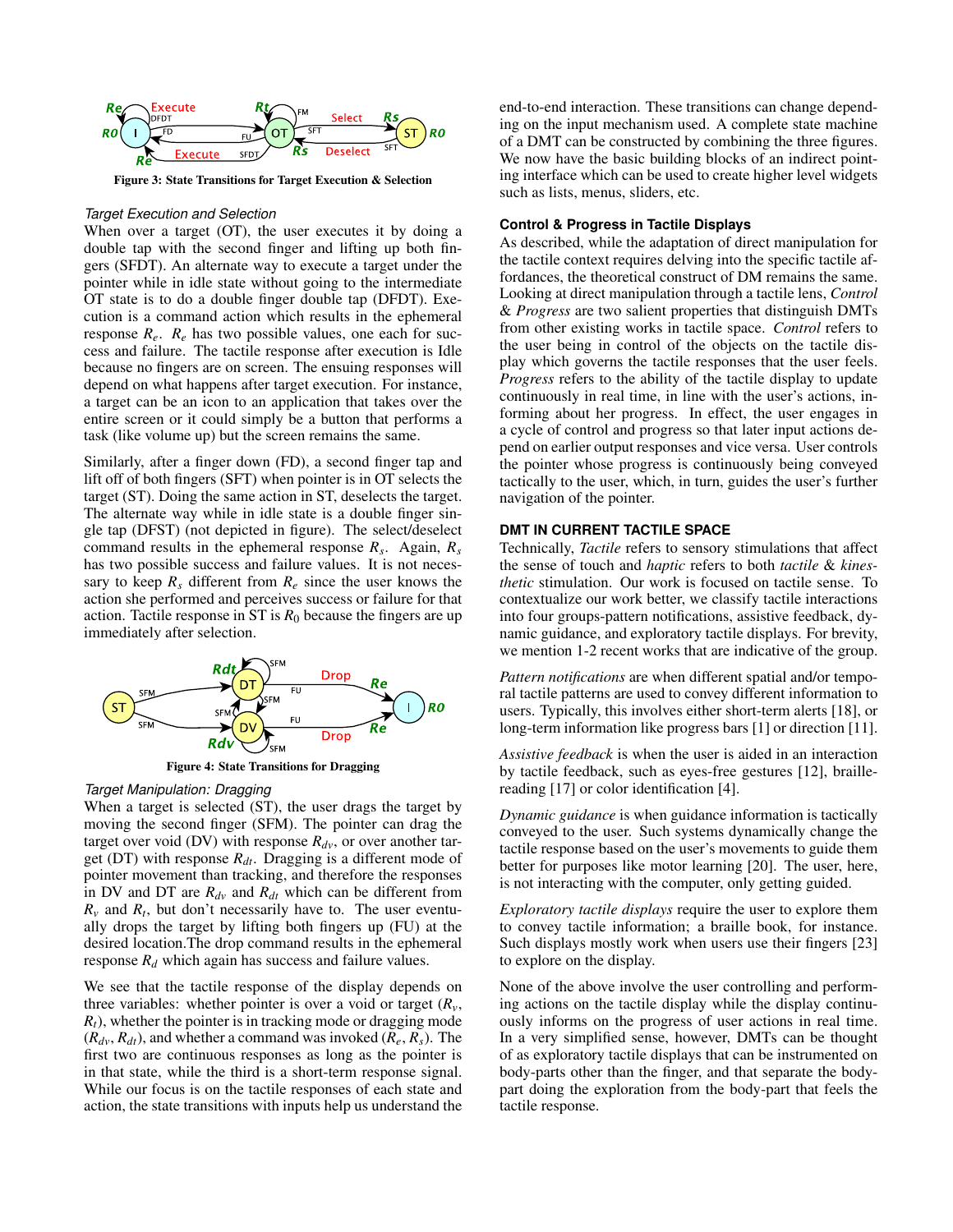## **PROOF OF CONCEPT**

To demonstrate that DMTs can be functional, usable systems, we build and study a prototype 1D DMT display around the wrist. With the popularization of wrist wearables that remain in constant, sturdy skin contact, the wrist presents a fitting space for tactile interventions. Prior studies show that wrist regions support rich tactile stimulation [\[15\]](#page-10-14). We use vibrotactile stimulation for its proven phantom sensation capabilities [\[10\]](#page-10-15). We now describe how the tactile screen, pointer, targets, and actions are realized in our POC. In indirect pointing, movements in input space are mapped to display space movements via a transfer function, which is described later.

#### **Tactile Screen**

A circular 1D tactile screen is apt for the wrist circumference and efficiently demonstrates the concept. Assuming the wrist to be a crude circle, the screen size is set to 360 degrees. We use only a subset of values within these ranges. The hardware consisted of four EAI C2 actuators, called *tactors*, attached to an elastic sports wristband, which has an Arduino, Bluetooth, battery, and a signal amplification board (Figure [5\)](#page-4-0). The actuators were placed at top  $(0^{\circ})$ , left  $(90^{\circ})$ , bottom  $(180^{\circ})$ , and right (270°) positions on the wrist. The device allowed tactor amplitude, frequency and duration control via Bluetooth commands. We paired it with an LG G Android watch on the wristband whose touchscreen was the input touchpad. Since the tactile display is 1D, the touchpad registered finger motion in only one dimension parallel to wrist circumference (Figure [5\)](#page-4-0). The pointer moved in the direction corresponding to the direction of finger movement. Looking at Figure [5,](#page-4-0) if the finger moved in the thumb-to-little-finger direction on the watch touchpad, the pointer moved in the  $0^{\circ}$  to  $90^{\circ}$  direction, and similarly reverse for reverse finger movement. During tactile interactions, the touchpad showed no visuals. During experiments, the touchscreen was used between trials for the logistics of the experiment. The tactor frequency range is 0- 400Hz. The C2 tactor prescribes an amplitude range between 0-255. We only use the maximum amplitude and a select few frequencies for our DMT.

<span id="page-4-0"></span>

Figure 5: a) Wristband, actuator positions b) Study 1 sample layout

#### **Tactile Pointer Implementation**

We simulate a tactile pointer whose movement can be controlled over every pixel and felt *continuously* on the skin. The continuity is crucial to the feeling of smooth pointer movement and something like an array of mini actuators would not be ideal. We utilize the funneling sensory illusion [\[22\]](#page-10-3): the simultaneous stimulation of two tactile actuators in close proximity on skin results in a single illusory stimulation at the location between the real actuators. These are called phantom sensations. While phantom sensations have been extensively explored to generate localized stimulation, their use for stimulating continuous tactile movement has been limited to two actuators [\[19\]](#page-10-16) which simply generate a quick pulse in a particular direction. They do not go into the details of movement speed and precision, as well as, of giving the control of the sensation to the user.

The aim of the tactile pointer is to traverse over every pixel with a speed controlled by the user. To stimulate a tactile response at the 45° tactile pixel, the actuators at 0° and 90° are played at equal intensities. A tactile pixel at  $\theta^{\circ}$  is stimulated by varying the amplitude of the two actuators between which by varying the amplitude of the two actuators between which [\[10\]](#page-10-15) for our screen to get the amplitudes: ◦ lies. We adapt Israr *et al.*'s point stimulation algorithm

 $A_1(\theta) = \pm A \sin(\theta)$   $A_2(\theta) = \pm A \cos(\theta)$ <br>where  $A_1$  corresponds to the actuator at the lower angle among the two. A is the effective amplitude of the stimulated pixel which is preset and follows the formula:  $A =$  $(4a)(\hat{\theta})^2 + A_2(\theta)^2$ . We fix *A* at a C2 maximum of 255 for lyibrations. Stimulating adjacent pixels in rapid succession all vibrations. Stimulating adjacent pixels in rapid succession based on user control produces the sensation of the tactile pointer moving around the wrist.

#### **Tactile Target Implementation**

To implement tactile targets, we designate a different actuator vibration frequency for the target and the void. The user tracks the pointer over voids (OV) using phantom vibrations playing at a frequency  $F_v = 75Hz$  for C2 tactors. When the pointer is over a target (OT), the vibrations switch to  $F_t = 320Hz$  which is perceived differently from  $F_v$ .

## **Tactile Interface Actions Implementation**

The difference in tactile responses depends on frequency. *R<sup>v</sup>* &  $R_{dv}$  have the same frequency  $F_v$  and  $R_t$  &  $R_{dt}$  have  $F_t$ . The ephemeral responses *Re*, *R<sup>s</sup>* , and *R<sup>d</sup>* all have the same success response, and same failure response. Success is one quick pulse and failure is two quick pulses. Success response sequence: 100ms pause, 300ms pulse at 320Hz, 100ms pause. Failure response sequence: 100ms pause, 100ms pulse at 320Hz, 100ms pause, 100ms pulse at 320Hz, 100ms pause.

#### **Transfer Function**

Our transfer function maps the watch touchpad pixels to display degrees. The scale factor between movement velocities in the two spaces is termed as CD gain =  $V_{display}/V_{input}$  [\[5\]](#page-10-17). We use a discrete logistic function approximation as this gain:

$$
gain = \begin{cases} g_l & \text{if } v_{input} < v_l(mm/s) \\ g_u & \text{if } v_{input} > v_u(mm/s) \\ g_u + (g_u - g_l) \times \frac{v_{input} - v_l}{v_u - v_l} & \text{else} \end{cases}
$$

Distance moved by the tactile pointer is: *ddisplay*(*degrees*) = *gain*  $\times$  *d*<sub>*input*</sub>(*mm*). *g<sub>l</sub>* = 0.5, *g<sub>u</sub>* = 1.29, *v<sub>l</sub>* = 113*px*/*s*, *v<sub>u</sub>* = 10.000*px*/*s* were fixed after a pilot. All values in the im- $10,000px/s$  were fixed after a pilot. All values in the im-<br>plementation were arrived at after a series of pilots with four plementation were arrived at after a series of pilots with four users.

While localization has been studied on the wrist [\[16,](#page-10-18) [6\]](#page-10-19), DMTs use *exploratory localization* which potentially enables users to work with more targets. We study how precisely the DMT allows users to move and perceive the pointer and make a distinction between targets. We then study target acquisition in DMTs and formulate a DMT performance model. Finally, we study a DMT menu application and see how users perform and use the DMT.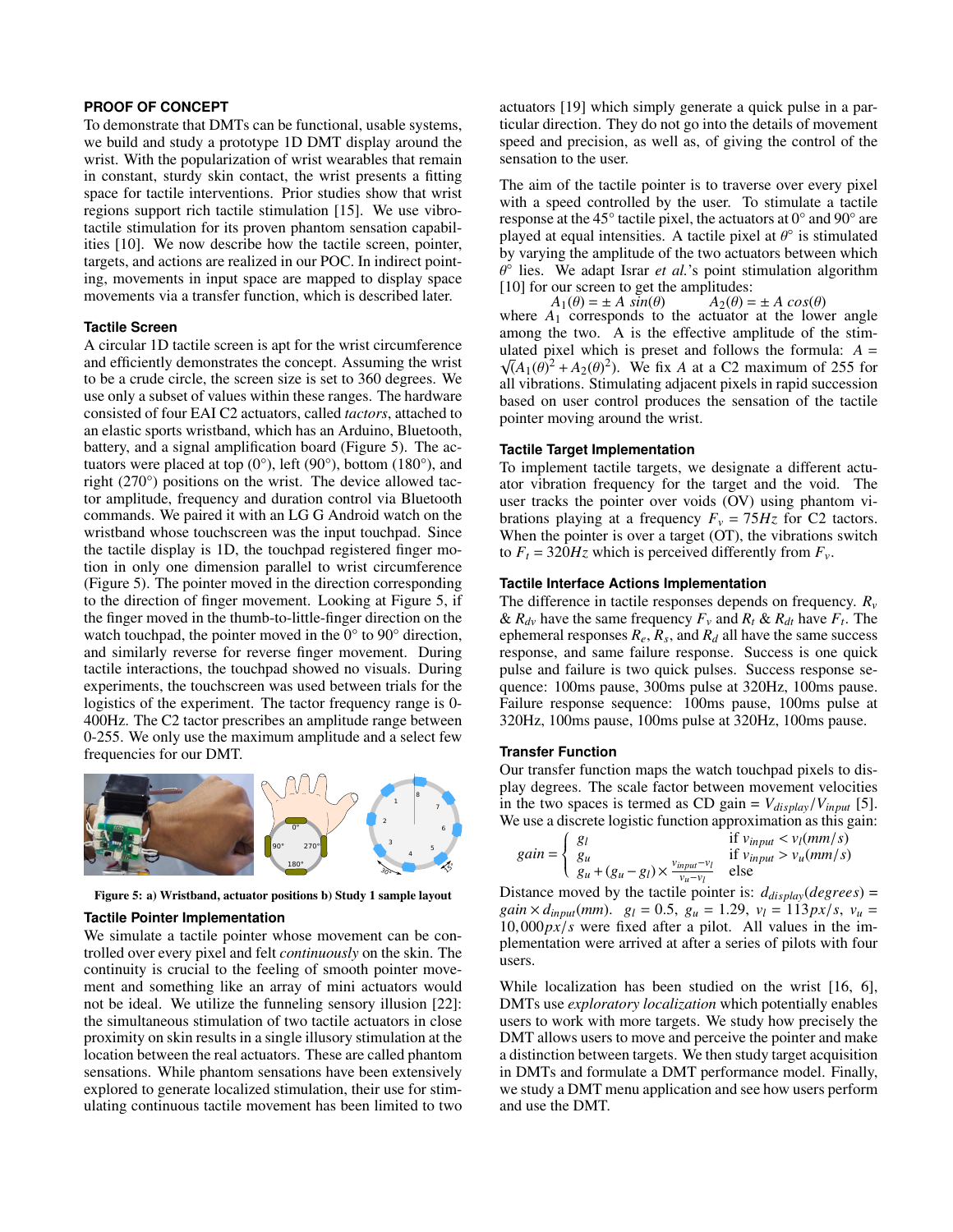# **STUDY I: MOVEMENT & TARGET DISTINCTION**

Phantom sensations and frequency discrimination worked well during our pilot studies. However, the limits of movement precision and accurate target discrimination that these enable in a DMT need to be studied. We conducted a study where participants were asked to count a random number of targets on screen. This required participants to control speed of movement depending on number of targets present. If the system allows precise movement, accurate perception, and precise target discrimination, participants should be able to count large numbers of targets accurately.

The participants did multiple trials. The initial number of targets to be counted was 4. For the next trial, the count was exponentially increased (*round*(4targets  $\times 10^{0.5}$ ) = 13 targets) or decreased based on if the answer was correct or not. A change from increasing to decreasing targets, and vice versa, is referred to as a *reversal*. After first 3 reversals, the exponential factor was reduced from 0.5 to 0.1. As target count increased, the corresponding target size and distance between targets decreased, thus requiring the user to be more controlled in their movement to perceive targets differently from the void and from other targets. The large initial factor ensured faster convergence of the target count to the participant's performance threshold. The smaller value later ensured fine resolution of the threshold estimate. The experiment was terminated after 8 reversals at the smaller value. The average number of targets from these 8 reversals was taken as an estimate of the threshold level. This threshold represented the upper limit of target count which can be usefully put on the tactile screen.

Equal-sized targets were uniformly distributed on screen. The ratio between target and void size was kept constant at 1:2. So, as the count increased, target size decreased. The pointer started at the origin at 0°. Figure [5-](#page-4-0)b shows the 8-target layout. The experiment ran in an app on the smartwatch. Since the task only involved pointing and not target selection, a double finger tap was used to stop a trial which led to a visual screen on the touchscreen for the user to enter the answer for this trial. On pressing *Ok* on this screen, the blank touchpad appeared again and next trial began.

7 participants (6 male, mean age = 25.6 years) with wrist sizes within 150-178mm took part. Participants were recruited using flyers in a University campus. Participants wore the wristband in left hand, which is usually the watch hand. They also wore headphones playing pink noise to mask tactor sounds. Each session lasted 15-25 minutes. The session started with a system demo, followed by the task. The instruction was "give an accurate count and try to be as quick as possible". The experiment began after a dummy trial with 2 targets.

## **Results**

Mean threshold count was  $19.1$  (*SD* = 7.2). This is lower than the mean of the maximum counts that the participants got right - <sup>29</sup>.6. Essentially, for a normal wrist of 160mm, a target at every 8mm is recognizable in normal use which is quite precise. Therefore, phantom sensations were found to work well with frequency discrimination to enable precise movement and target discrimination on the DMT. No correlation was found for wrist size.

# **STUDY II: A PERFORMANCE MODEL FOR DMTS**

Reliable prediction models of user performance are imperative to understand device capabilities and human limits. Movement Time (*MT*) models for target acquisition have been studied using Fitts' law for a number of input devices where the output is a visual display. Fitts' law relates *MT* to target width (*W*) and distance (*A*):  $MT = a + b \log_2(2A/W)$ . Tactile displays are different from visual displays. They do not give an overview of the screen at a glance and are subject to variances in perception. Whether the same model and dependencies hold for tactile displays, is a nontrivial question that needs to be investigated.

A target acquisition task has a ballistic phase where the pointer moves to the general region of the target, and a corrective phase when the pointer makes small movements to reach the exact location. The ballistic phase is responsible for large distances leading to higher *MT s*. The corrective phase is responsible for smaller widths leading to higher *MT s*. We hypothesize that this general rule should apply to the tactile display - however, perception variations of different target positions could be a significant factor that affects *MT* and its relationship with width and distance. We conducted a target acquisition study that asked the following questions:

- How do target width (size) & distance affect MT in DMTs?
- Is there an effect of target position on MT in DMTs?
- What is the target acquisition performance? If and how does it improve over time for DMTs?

The last question informs the performance metrics of our specific wrist DMT, it will give us a sense of what to expect from such systems in general. The basic relationship between *MT* and width, distance, and target position that the experiment yields should hold more generally for DMTs.

## **Experiment Method**

A point and select task was designed with the following independent variables: DISTANCE (3 levels), WIDTH (3 levels), POSITION (8 levels) and BLOCK (4 levels). 9 participants, different from previous study, (6 male, 8 right-handed, mean age=29.8) took part. The experiment lasted 20-30 minutes.

We followed the no-distractor target acquisition study design [\[8\]](#page-10-20), where during a single trial, only one of the positions functioned as the target. There were eight fixed targets which allowed exploration of all wrist regions and kept experiment duration reasonable. Mid-points of targets were at 0°, 45°, 90°, 135°, 180°, 225°, 270° & 315°. The three width levels were selected such that the void width:target width ratios were 1,3, and 5. After rounding off, the widths were  $24^{\circ}$ , 13° and 9° respectively. For instance, a target at 90° with a width of 13° spanned 84°-96°. The log scale separation in width levels was in line with earlier pointing studies [\[8\]](#page-10-20)

Participants needed to go from one target to the next without reinitializing the pointer. As is standard practice [\[8\]](#page-10-20), distance was the degrees between mid-points of the previous target and current target. The three distance levels were 45°, 90° & 180°. Since the display was circular, the minimum distance between two targets cannot exceed a maximum of 180°. The user could possibly go in either direction and figuring out the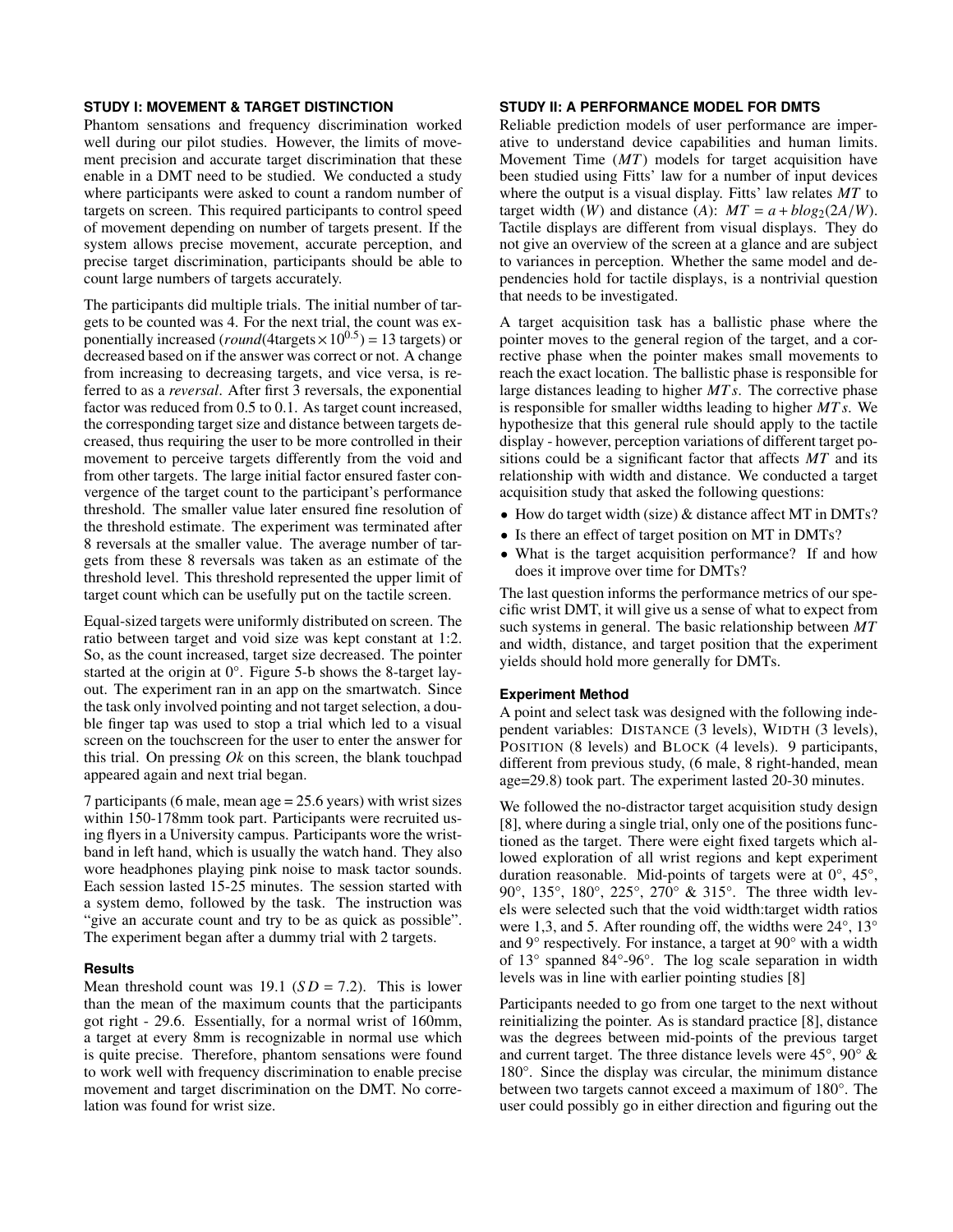optimal direction was part of user performance. The final evaluations used the minimum distance, no matter which direction the user took. In total,  $8 \times 3 \times 3 = 72$  conditions (trials)  $= 1$  block. We study 4 blocks of 72 trials each, with the first one intended as a training block.

## **Experiment Design**

A within-subjects study was run for all variables. The sequence of 72 conditions in a block was such that starting with the first, each condition led to the next, while ensuring that no position, width, or distance value appeared consecutively. 36 such sequences were designed for the  $9 \times 4 = 36$  blocks.

The experiment ran in a smartwatch app. The task was designed analogous to a visual target acquisition study. As soon as the participants made a selection for the current target, the ephemeral responses informed them of their success or failure. After a 1s delay, participants were informed of the next target by a vibration pulse at the target position. This utilized the participants' ability to coarsely locate a stimulation on the skin. We hypothesized that as blocks progressed and participants locate the positions repeatedly, they'll start doing quick shorthand finger movements as opposed to active exploration.

The task was preceded by a demo and a dummy trial. Participants were instructed to *work as fast as possible while still maintaining high accuracy* [\[8\]](#page-10-20). The first trial of every block began with the pointer at 0°. For subsequent trials the pointer position was where the participant left the pointer in the previous trial. Participants were prompted to take a break after every 24 trials, with the pointer position at 0° after the break. Participants wore headphones playing pink noise. In total, we had 9 PARTICIPANTS x 4 BLOCKS x 3 DISTANCES x 3 WIDTHS x 8 POSITIONS = 2592 measurements.

#### **Results**

For 3 blocks of trials (excluding the training block), the mean *MT* per trial was  $3.36s$  (*SD* = 0.48). The mean accuracy was 93.7% ( $SD = 9.21$ ). A four-way repeated measures Anova analysis found significant main effects of width, distance, and block on *MT*: block (*F*(2,16) = 7.292, *p* < .01,  $\eta_p^2 =$ <br>*A*<sup>77</sup>) distance (*F*(2,16) = 17.044, p < 01,  $\chi^2 = 602$ ) width .477), distance  $(F(2, 16) = 17.944, p < .01, \eta_p^2 = .692)$ , width  $(F(2, 16) = 40.708, p < .01, \eta_p^2 = .836)$ . No interaction effects were found We now report on participant performance and were found. We now report on participant performance and improvement, followed by the effects of width, distance and position, and finally propose a performance model.

#### *Performance and Improvement*

A 93.7% accuracy is promising for an interface completely relying on the tactile sense. The *MT*, however, of 3.36s is relatively slow. A post-hoc test with Bonferroni correction for block showed a significant difference between blocks 2 and 4 (*<sup>p</sup>* < <sup>0</sup>.05). Figure [6-](#page-7-0)c shows that mean *MT* decreases as the blocks progress. The mean accuracy in the initial training block was low at 85.03% with a high standard deviation of 24.6. We conducted a multiple logistic regression analysis of the success output of all four blocks and found a significant overall effect of block on accuracy (*Wald* <sup>=</sup> <sup>51</sup>.007, *<sup>p</sup>* < .01). Figure [6-](#page-7-0)f shows a sharp increase in accuracy after the first block, followed by a relative stabilizing of the accuracy. Both

speed and accuracy curves show that despite initial friction, users will get better with practice on the DMT.

#### *Effects of width and distance*

The post-hoc tests showed a significant difference between *MT* s of all 3 width pairs:  $9^{\circ}$  &  $13^{\circ}$  ( $p < .05$ ),  $13^{\circ}$  &  $24^{\circ}$ (*<sup>p</sup>* < .01), 9° & 24° (*<sup>p</sup>* < .01). Figure [6-](#page-7-0)a shows the mean *MT s* decreasing as the width increases. The 9° target translates to a miniscule target of 4mm for an average 160mm wrist. *MT* reduces by an entire second from a 9° target to 24°. Thus, limiting minimum target widths on DMTs is recommended.

We ran a multiple logistic regression to model binary success output based on the four variables. A significant effect of width on accuracy was found (*Wald* = 14.547,  $p$  < .01,  $\beta_{width} = .065$ ,  $OR = 1.067$ ). Figure [6-](#page-7-0)e shows accuracy increasing by width. Even for a target as small as 4mm, accuracy is at a healthy 91.5%. Aside from higher corrective adjustments, acquiring the smallest targets was challenging because of constant clutching. Participants found it difficult to gauge if the pointer slightly slid off the target when lifting the finger. This issue is addressed in the next study.

For distance, the post-hoc tests showed a significant difference between the *MT*s of 45° & 180° ( $p < 0.01$ ), and 90° & 180 $\degree$  ( $p < .01$ ). Figure [6-](#page-7-0)b shows that the mean *MT* increases with distance. For 45° & 90°, a 45° difference is not enough to significantly impact *MT* due to the fast ballistic movement. Participants took the optimal direction for minimum distance in 93.7% trials. (This excludes the symmetric 180° distances.) Even without an overview of the display, participants knew the shortest path direction. This demonstrates their use of *exploratory localization* where they select direction based on target location and then explore locally to find the target. The effects of width & distance confirm our hypotheses. The respective inverse and direct relation with *MT* hold true for tactile displays.

#### *Effects of Position*

There was no position effect in the initial analysis. However, participants noted the perception being better in certain regions. We re-ran the analysis, this time grouping the positions into categories. A significant effect of position on *MT* was found for the categorization: Anchor  $(0^{\circ},90^{\circ},180^{\circ},270^{\circ})$ & Intermediate (45°,135°,225°,315°) (*F*(2,8) <sup>=</sup> <sup>7</sup>.608, *<sup>p</sup>* < 0.05,  $\eta_p^2$  = .487). Figure [6-](#page-7-0)d shows the anchor positions had a lower MT than intermediates. This has two possible explanalower  $\dot{M}$ T than intermediates. This has two possible explanations. First, the actuators were placed at anchors. Second, the wrist top, bottom, sides are natural anchors on the skin which a user uses to gauge relative pointer position. This increases tactile acuity due to the anchor effect [\[7\]](#page-10-21). Looking at the difference between means and effect sizes  $(\eta_p^2)$ , the effect of width  $\&$  distance is stronger than position. Therefore, while width & distance is stronger than position. Therefore, while position should be a design consideration for DMTs, it does not supersede width & distance. The assertion, of course, is based on the wrist DMT and generalizations should be carefully considered.

#### *Performance Model*

We fit a variant of Fitts' law for *MT* in DMTs. A multiple linear regression was run for  $MT$  based on  $log_2(2A/W)$ ,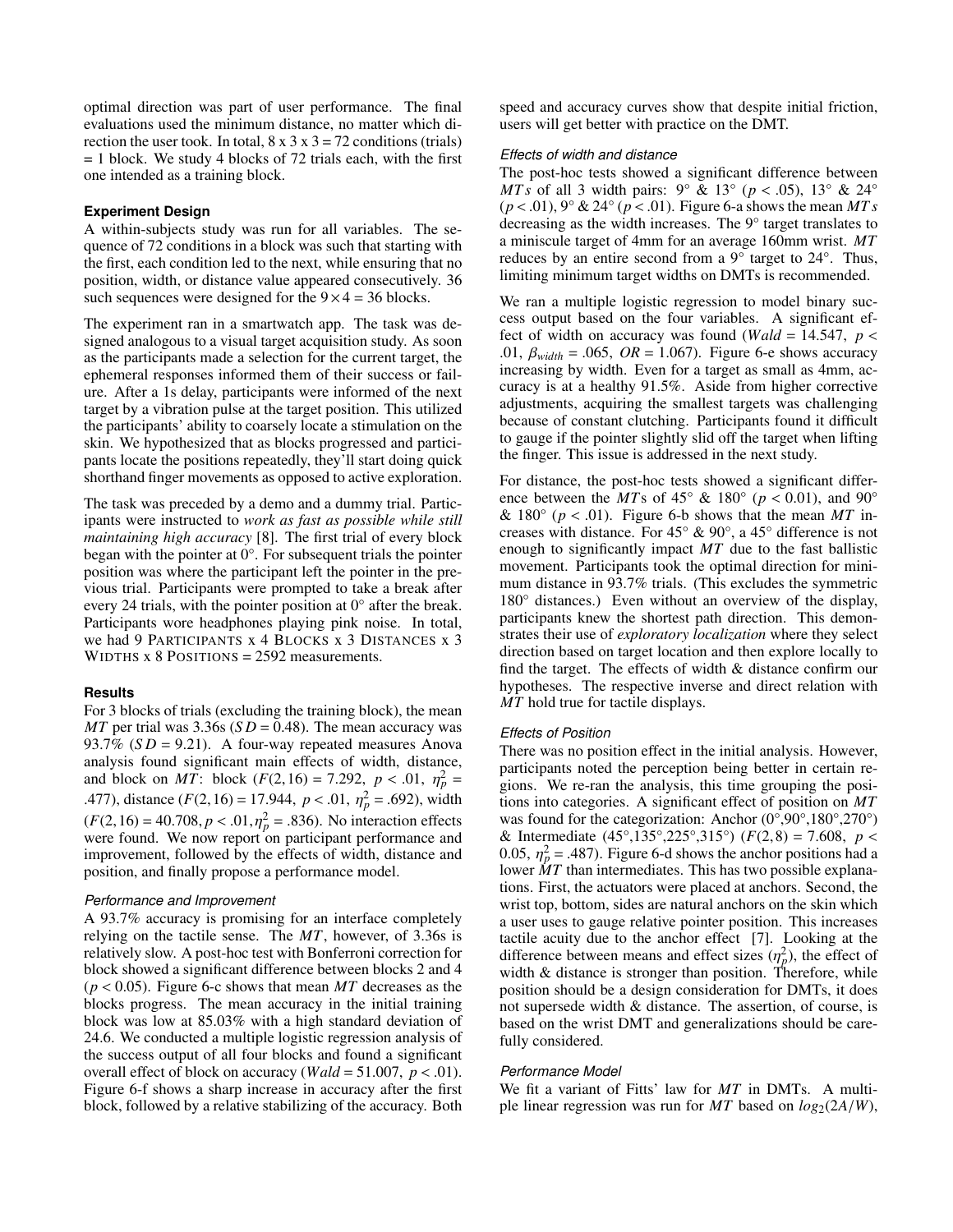<span id="page-7-0"></span>

the combined width-distance variable from Fitts' equation, and *P*, a nominal variable with values- Anchor/Intermediate. To model end performance, the test was run on the last block. It gave the following equation for  $MT$  ( $F(2,646) =$ 

1196.781, 
$$
p < .001
$$
,  $R^2$ (*adjusted*) = .787):  
 $MT = b_1 log_2(2A/W) + b_2P$ 

Here  $b_1 = .802$ ,  $b_2 = .120$ . Both variables added significantly to the prediction,  $p < .001$ . The model adheres to Fitts' law with an additional position term. These values are obviously affected by the choice of touchpad as input. It is a reasonable claim that DMTs will generally follow the width & distance relationships with movement time while adhering to Fitts' law. Position's effect is less impactful, but is subject to the body part and actuation and should not be discarded.

## **STUDY III: A TACTILE MENU APPLICATION**

We have investigated the limits of tactile target distinction and established a performance model for DMTs. These show that DMTs are capable and usable for direct manipulation. The next question is *how well can the users perform in an actual application?* The question also pertains to how users get started with such a tactile interface and can this tactile interface be used independently without a visual display. To investigate this, we study a DMT menu application where the users perform tactile target execution and drag & drop. The study starts with a static visual aid (Figure [8\)](#page-7-1) to understand the visual to tactile mapping. The aid is subsequently removed to study independent DMT use. Eight participants, different from previous studies, (all male, mean age=26.5) took part. The experiment lasted 75 mins. Participants were debriefed following the study and were asked to rate the physical and mental demand of the tasks on a five-point likert scale.

#### **Design**

The menu application is modeled after a frequent contacts list. Two menu sizes were studied: 4 items (targets) and 8

<span id="page-7-1"></span>

Figure 8: Study 3 Menu Layout: 4, 8 items. Blue regions are items. Dot partitions are activation zones for contained items. Pointer starts at 22°.

items (Figure [8\)](#page-7-1). It was divided into 4 stages in the following order: item execution for 4 items, item execution for 8 items, drag & drop for 4 items, and drag & drop for 8 items. This progression of stages enabled the users to carry their learning over from previous stage to the next.

For each stage in item execution, users performed 15 blocks. With 4 items, each block consisted of 3 execution trials, with *Bob*, *Dan*, and *Helen* randomly distributed in each. With 8 items, each block consisted of 4 trials, with *Bob*, *Dan*, *Emma*, and *Gary* randomly distributed. The 15 blocks were divided in 3 sessions, consisting of 5 blocks each: In blocks 1-5, the users could see a static visual map of the menu on a desktop (Figure [8\)](#page-7-1). In blocks 6-10, the map was hidden, and was shown only upon request in a trial. In blocks 11-15, the visual map was not shown at all. Each individual session took 1-3 minutes. As evident, users were presented with only 3 out of 4 items, and 4 of 8 items. Limiting items follows the idea that not all menu items are accessed equally and some are rarely used. The screen still had 4 or 8 items depending on the stage, all of which the users felt during a trial. Item size was fixed at 11°. Before each trial, users were shown the name of the item to be executed on the watch. Pressing "Ok" on the touchscreen started the blank touchpad. The tactile pointer started at 22° for every trial. Upon the execution action, ephemeral responses informed users of their success or failure.

The drag & drop task was dragging a source item to a destination item. For each stage in drag & drop, users performed 10 blocks of 2 trials each. With 4 items, the two trials had mutually exclusive random combinations of source & destination items, thus involving all 4 items. It was similar for 8 items, with 4 items *Bob*, *Dan*, *Emma*, and *Gary*. Since, users were familiar with the menu layouts after the execution tasks, the map was shown only upon request for a trial in blocks 1-5, no visual map was allowed in blocks 6-10. Each individual session lasted 2-4 minutes. Before each trial, users were shown a text instruction, for example, "Drag *Bob* to *Dan*".

## **Task Input**

Based on user feedback, we modified the input mechanism for efficiency. Finger movement in earlier studies was along the single touchpad dimension parallel to wrist circumference. However, as mentioned earlier, constant clutching was a problem. To remove clutching, input was modified to a circular path on the touchpad, close to the bezel, like an ipod wheel, where the pointer movement corresponded to the degrees traveled on the circular path. A constant CD gain of 0.5 was fixed. A 2° movement on touchpad led to a 1° movement on the tactile screen. The input actions for drag & drop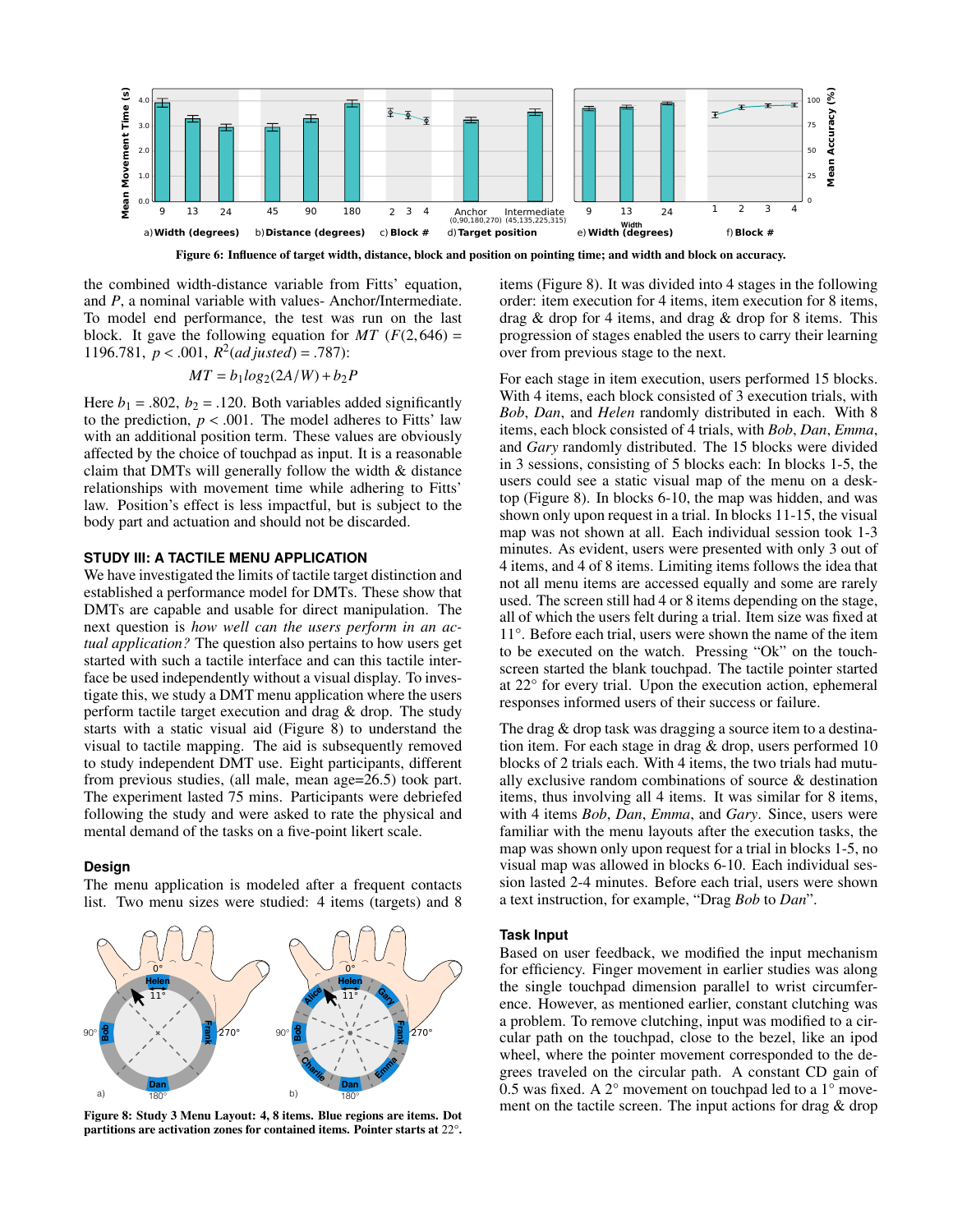<span id="page-8-0"></span>

Figure 7: Study 3 Menu Application Results: (a-d) Mean Accuracy and Time for Execution and Drag & Drop tasks. (e) User approach to finding an item. (f) Mental and Physical Demand of the tasks.

were changed accordingly: user selects the source item using a double finger single tap, then moves it with a single finger down & move. The item is dropped when the user lifts the finger up.

A visual menu does not have spaces between different items. However, our DMT needs the void between two items for item distinction. To solve this, an activation zone was designated for each target, so that users could perform actions (execute/select/drop) for that item within that item's zone even when the item was felt only in its 11° span. This activation zone is the arc within the dotted lines around an item (Figure [8\)](#page-7-1). This ensured a menu-like functionality while keeping the item distinction intact. This also addresses the problem of incorrect answers when the user is only off by a few degrees. The experiment procedure was similar to the previous study. For 8 PARTICIPANTS, for each stage (BLOCKS x TRIALS) =  $8 \times (15 \times 3 + 15 \times 4 + 10 \times 2 + 10 \times 2) = 1160$  trials.

## **Results: Menu Application Study**

Out of the 440 trials which allowed visual aid upon request, it was asked for in only 5 trials, showing that the visual to mapping was quickly understood by the users. This is of course aided by the alphabetical design of the menu.

#### *Item Execution*

The mean item execution accuracy  $\%$  for 4  $\&$  8 items over the three sessions, with visual aid, visual aid upon request, and without visual aid, is shown in Figure  $7(a)$  $7(a)$ . For 4 items, accuracy remains relatively consistent at >95% for all three sessions. For 8 items, the accuracy is relatively lower, starting at 86.3% in the first session and ending at 92.5% in the third.

The mean item execution time is shown in Figure [7\(](#page-8-0)c). For 4 items, execution time started out at 5.2s in the first session and improved to 3.1s in the final session. For 8 items, it went from 5.8s to 4.5s. The effect of session on execution time was significant for both. For 4 items, after Greenhouse-Geisser correction F(1.129, 7.903)=13.074, p<.01. For 8 items, F(2, 14 $=$ 5.320, p<.05. With  $<$ 5 minutes of visual aid, not only were participants able to perform tactile direct manipulation in a tactile menu without visual aid, they improved upon their speeds while preserving an accuracy of >90%.

## *Drag & Drop*

The mean drag  $&$  drop accuracy  $\%$  for 4  $&$  8 items over the two sessions, visual aid upon request, and no visual aid, is shown in Figure [7b](#page-8-0). The accuracy hovers in the range 85- 90% for both 4 and 8 items. The mean item execution time is shown in Figure [7\(](#page-8-0)d). For 4 items, it goes from 11.6s to 9.9s. For 8 items, it goes from 13.3s to 12.3s. Even for drag & drop, these time values are high. We take a deeper dive into the participants' approach.

## *Results Discussion*

We queried the participants on which of the three approaches they used for finding items:. i) only *localization* - when they found items based only only upon its location on the wrist, ii) only *counting* - when they only counted items to get to the desired one, or iii) using *Both* i) and ii). The terms were clearly explained to the participants. Figure [7\(](#page-8-0)e) shows the distribution of their approaches for 4, 8 items. For 4 items, all 3 were used equally. For 8 items, no participant used localization alone, and more than half of them used *Both*. One participant remarked: "*I knew that Dan was the bottom-mid item and felt it very clearly, so I reached Dan quickly and then counted from there.*" Multiple participants echoed similar strategies that involved using location and counting in tandem. In fact, all three participants who used *localization* for 4 items switched to using *Both* for 8 items, indicating that they found location to be an insufficient indicator when it came to a higher number of items. This shows that the use of *exploratory localization* in DMTs can overcome limitations posed by localization. However, our results are for an alphabetical menu which eases counting. The same performance and strategies might not apply without a logical ordering and needs to be studied.

We queried participants on each stage's mental and physical demand. Figure [7\(](#page-8-0)f) shows the results. Unsurprisingly, execution with 4 items was the least mentally demanding, and drag & drop with 8 items, the most. Four items were easier than eight items for both tasks. However, even for 8 items, target execution's mental demand was low-to-medium. Given that both speed and accuracy of execution are also reasonable, target execution in such applications shows promise. Further, performance improves with practice. One participant remarked: "*The concept was difficult to grab initially, but once I understood, I was surprised by the ease.*" Some participant remarks hinted at motor learning: "*I started with counting the names but after some time I was not really counting, I just repeated what I did earlier without thinking.*"

# **DISCUSSION**

#### **Contexts of Use**

DMTs open up a new space of tactile interactions that enable adaptation of visual interface analogues for the tactile sense.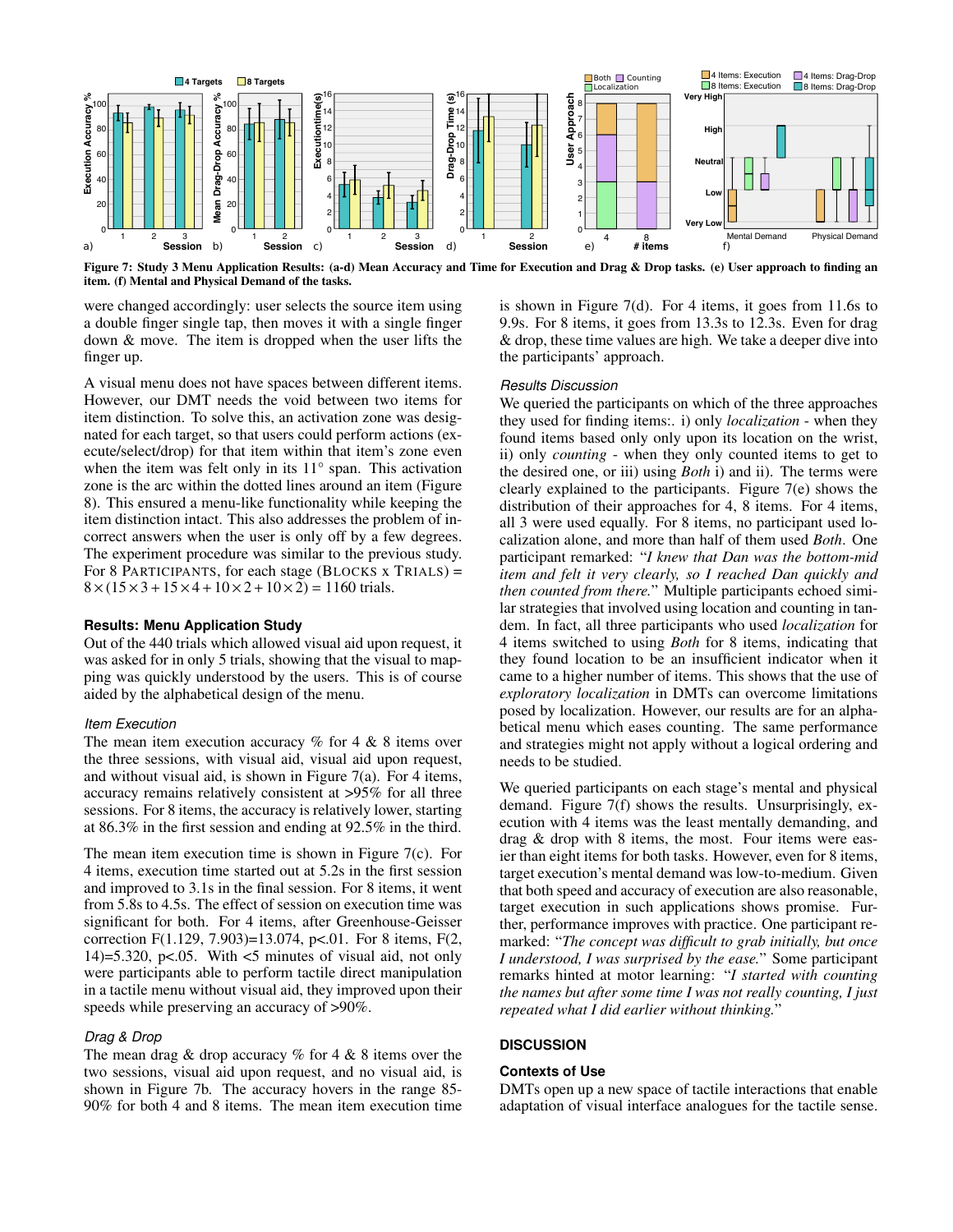Rich actuation technologies in future wearables can be easily imagined. We already see instances such as smartwatches with traditional dials that only focus on tactile feedback [\[2\]](#page-10-22). We now list some routine scenarios of DMT use.

*Private Interactions:* Visual passcode entry procedures are vulnerable to over-the-shoulder glances. With a DMT, users can enter tactile passcodes that are secure in such situations. *Public Subtle Interactions:* DMTs can aid public performers who need to interact with devices as part of their performance but prefer to keep visual attention towards their audience. *Onthe-go Interactions:* Users can perform eyes-free interactions while walking, running or driving. For example, when driving, the steering wheel can have an input controller for radio channels which are tactically located on the user's wrist. This requires an investigation of the limits of complexity the tactile interface can reach before users start getting significantly distracted from their primary activity. *Stealth Interactions:* In situations where users want to completely hide their device use, like a meeting or lecture, DMTs can be used stealthily.

The above scenarios are just to give a sense of DMT use. We're only scratching the surface of what DMTs are capable of, and the application scenarios can potentially range from routine wearable contexts to medical & visually impaired contexts, to unpredictable usecases like underwater apps.

# **Design Guidelines for DMTs**

Based on our observations, we summarize nine design guidelines for building and interacting with DMTs. 1) Phantom sensations & frequency discrimination work well together to simulate tactile pixels and targets. 2) Only using location as a target discriminator works well provided exploratory localization is easy in the DMT. A precision counting study will be useful in this regard. 3) Exploratory localization is aided by targets positioned at anchor locations. 4) In the absence of strong anchors on the skin, the pointer start position is the default anchor and should therefore be reset to its start position every time the screen is switched on or a new application is opened, or even when a single interaction sequence is complete. This requirement might be relaxed in a non-circular display where the ends can act as anchors. 5) Maintaining a constant ratio of target:void widths helps the user discern targets and voids in regions of the skin where perception acuity is not as strong. 6) A logical ordering of targets on the screen eases exploratory localization and should be implemented where possible. 7) Even in non-menu applications, a buffer space around targets is useful to prevent marginally incorrect actions. 8) Since the Idle state has no response, users lose track of the interface state when clutching. The input needs to have minimal or no clutching to prevent loss of interaction continuity. 9) It will be useful to derive the performance model indices for various input devices for a particular DMT. This will help in selecting the apt input device.

An issue with extended duration tactile stimulations is that humans start feeling numb to it. However, in our system, the tactile response is not a single continuous tactile stimulation at a single frequency. The constant punctuation of low frequency voids with high frequency targets ensured that users did not get numb to a single tactile stimulation.

# **Limitations and Future Directions**

The menu-study shows that the initial friction in use is overcome quickly. However, memory & attention demands of real world DMT tasks needs investigation. Our target acquisition study intended to establish the baseline dependencies of a nodistractor DMT task. It confirmed our assumptions about adherence to Fitts' width & distance and gave a sense of the performance of the wrist DMT. But, the exact performance model will not apply for a with-distractor design. Even, with distractors, the performance model will apply only to that particular layout of distractors on screen. It will still be useful to study a with-distractor design to see how the performance model compares. The no-distractor performance model, however, is a useful baseline to compare multiple DMTs, as well as multiple inputs for the same DMT.

Many extensions of current work are potential research directions. Interface paradigms other than indirect pointing and 2D DMTs are rich conceptual extensions. Other actuation technologies and skin regions can further shed light on DMT capabilities. Finally, advanced inputs such as single handed use for wrist DMTs can improve usability and performance.

# **CONCLUSION**

We introduce the concept of direct manipulation for tactile displays and define DMTs - Direct Manipulation-enabled Tactile displays. To this end, we deconstruct the elements of a display and adapt them for tactile displays: tactile screen, tactile pixels, tactile pointer, and tactile targets. We describe the tactile indirect pointing interface that enables the user to track system state and perform user actions: tactile pointing, selection, execution, and drag & drop. We implement a proof of concept DMT that uses a unique combination of phantom sensations and frequency discrimination to generate a controllable pointer over a seemingly continuous tactile screen around the wrist using just 4 actuators and simulate targets different from voids. We define exploratory localization for DMTs and study and report its precision limits for our DMT which reasonably high at a target count of 19. We investigate the performance dependencies of target acquisition in DMTs and validate its adherence to Fitts' law. We found position to be an additionally significant factor. Based on the dependencies, we derive a performance model for our DMT. To demonstrate a DMT app analogous to visual apps, we study a 4, 8-item menu for target execution and drag & drop performance. With  $\leq$ 5 minutes of visual aid, not only were participants able to perform tactile direct manipulation in a tactile menu without visual aid, they improved upon their speeds while preserving an accuracy of  $>90\%$  for target execution. Drag & Drop was relatively harder to perform. The study evidenced the use of exploratory localization, more so for higher number of targets. We end with guidelines for DMT design.

Even with fundamental differences in our visual and tactile sense, the gap in visual and tactile interactions is too wide. Tactile direct manipulation is a pivotal step in reducing it.

## **ACKNOWLEDGMENTS**

This project was supported by the European project Happiness, H2020 645145 and NSERC Canada, #482670.